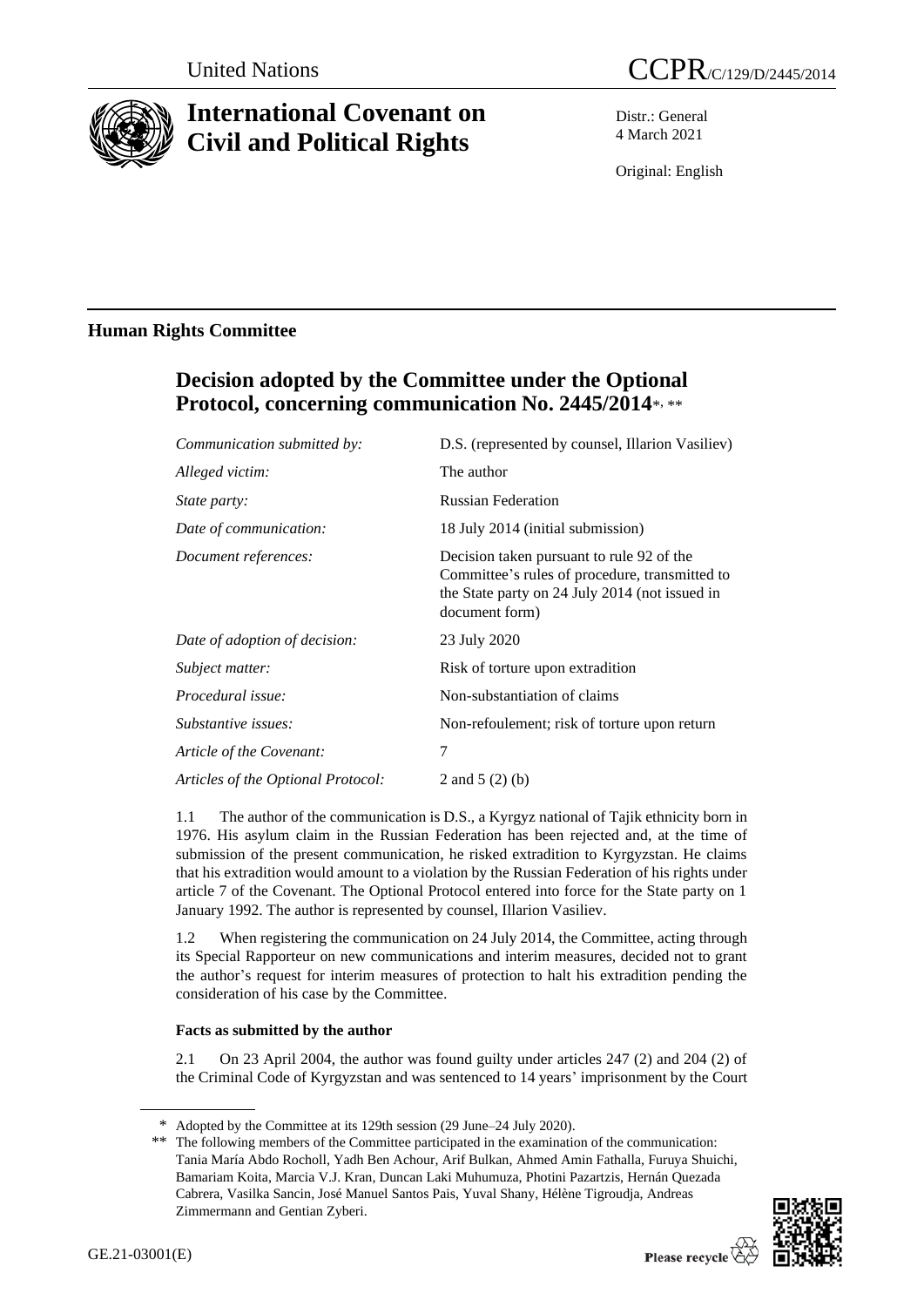of the Alay district of the Osh region in Kyrgyzstan. It was found that, upon a preliminary agreement with another person, the author had unlawfully acquired, stored and transported some 5.3 kg of heroin.

2.2 Thereafter, the author was transferred to a penitentiary colony in the city of Jalal-Abad. By virtue of general amnesty acts, his sanction was reduced, and he was supposed to be released on 18 July 2010.

2.3 By a decision of the Jalal-Abad City Court issued on 21 May 2008, the author was transferred to serve the remainder of his sentence in a colony settlement.

2.4 The author contends that, in September 2008, the penitentiary administration authorized his travel to Tajikistan for 15 days for him to attend his father's funeral. Given that during his stay in Tajikistan his mother passed away, the author was unable to return to Kyrgyzstan on time. When he finally tried to reach Jalal-Abad, it transpired that the border was closed due to disruptions. The author claims that he spent several weeks at the border trying to convince the border guards to allow him to cross the border, to no avail.

2.5 On 20 January 2009, he travelled to Moscow and started work on construction sites there.

2.6 On 15 May 2009, an investigator from the Service of Execution of Penalties of the Ministry of Justice of Kyrgyzstan opened an investigation regarding the author's abscondment. On the same day, a national arrest warrant was issued against him, followed by an international arrest warrant. On 2 June 2009, a criminal case for abscondment under article 336 (1) of the Criminal Code was opened against the author. On 3 June 2009, the Osh City Court ordered the author's placement in pretrial detention.

2.7 On 5 September 2013, the author was apprehended by the police in Moscow on the basis of the international warrant for his arrest. On 9 September 2013, the Court of the Babushkinsky District in Moscow ordered that the author be placed in detention; the detention was extended on several occasions. All appeals against the detention filed with the Moscow Regional Court were unsuccessful.

2.8 On 11 October 2013, the Deputy Prosecutor of Kyrgyzstan requested the author's removal from the Russian Federation. On 24 January 2014, the Deputy Prosecutor General of the Russian Federation issued a ruling authorizing the author's extradition in order for him to resume serving his sentence handed down on 23 April 2004 and also for his prosecution under article 336 (1) of the Criminal Code. The author appealed to the Moscow City Court, claiming that he feared being prosecuted in Kyrgyzstan, that he had not absconded, and that, in the event of removal, he would be subjected to torture in Kyrgyzstan, as he was an ethnic Tajik and minorities were persecuted there.

2.9 On 14 February 2014, the author applied for asylum with the Moscow office of the Federal Migration Service of the Russian Federation. On 4 March 2014, that office rejected his application, finding that he had failed to substantiate the grounds regarding his fear of persecution in the event of extradition. The author appealed that decision with the Federal Migration Service.<sup>1</sup>

2.10 On 9 April 2014, the Moscow City Court rejected the author's appeals against the ruling of the Prosecutor General's Office allowing his extradition. On an unspecified date, the author and his counsel appealed that decision to the Supreme Court of the Russian Federation.

2.11 On 24 May 2014, the Federal Migration Service rejected the author's appeal against the negative decision issued by its Moscow office on 4 March 2014.

2.12 On 25 June 2014, the Supreme Court rejected the author's appeal against the decision of the Moscow City Court of 9 April 2014.

 $1$  At the time of submission of the communication to the Committee, that appeal was still pending.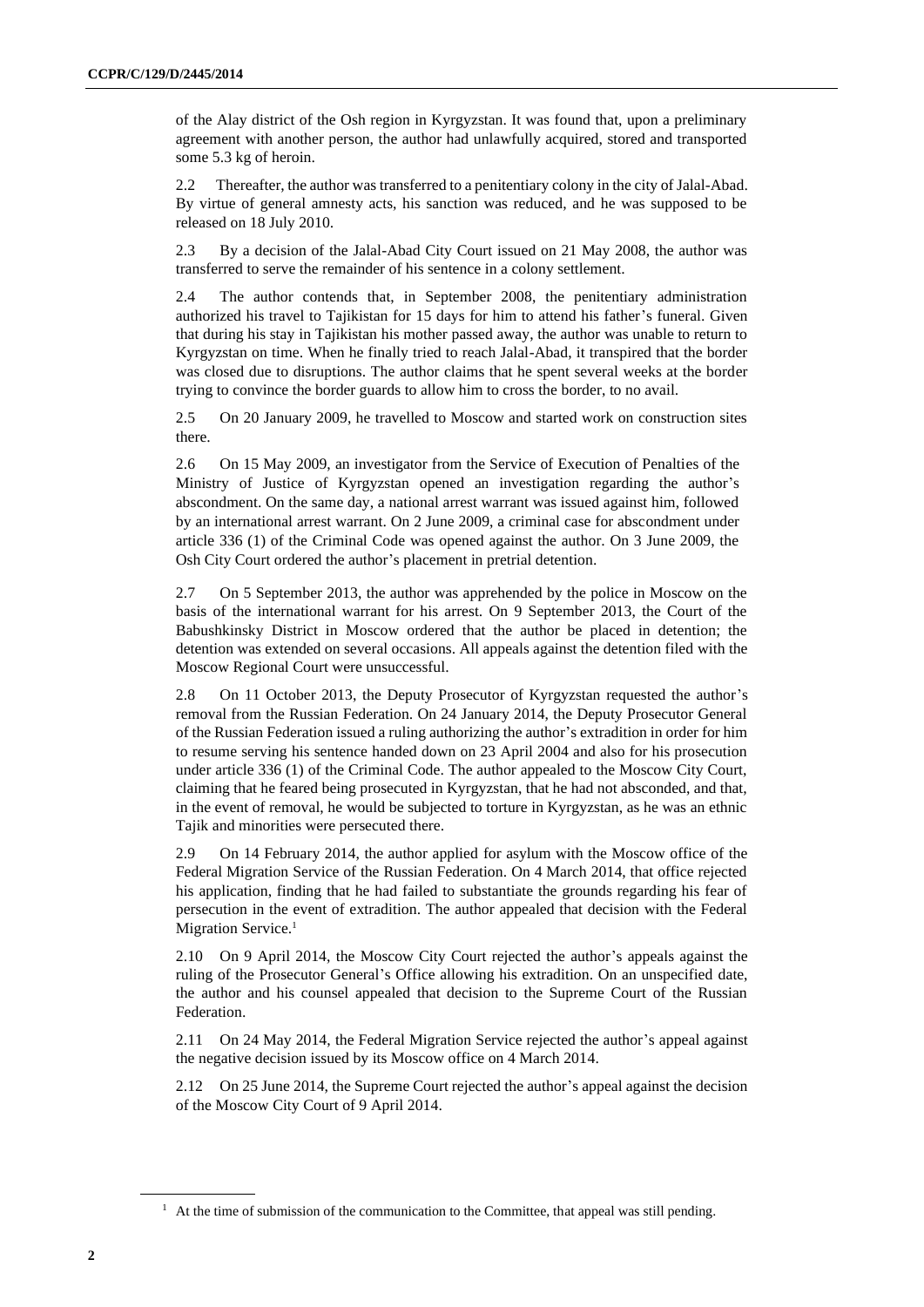2.13 Also on 25 June 2014, the author's counsel applied to the European Court of Human Rights with a request for interim measures of protection. On 26 June 2014, the European Court of Human Rights rejected the request.

2.14 The author asks the Committee to invite the State party not to proceed with his removal, pending the consideration of the communication by the Committee.

#### **Complaint**

3.1 The author claims that, as an ethnic Tajik, in the event of extradition he would be at risk of torture and other degrading treatment in order to force him to confess to crimes he has not committed, in a fabricated criminal case. According to him, minorities are discriminated against in Kyrgyzstan, as attested in several reports from international organizations. He fears for his life and health, as, according to him, torture is widespread and unpunished in Kyrgyzstan.

3.2 In support of his claim, the author notes that, in his report on his mission to Kyrgyzstan in 2011 (A/HRC/19/61/Add.2), the Special Rapporteur on torture and other cruel, inhuman or degrading treatment or punishment confirmed having received claims and testimonies about the widespread use of torture and cruel treatment by the Kyrgyz law enforcement authorities. Amnesty International, in its 2013 report,<sup>2</sup> also referred to the conclusions of the Special Rapporteur on torture, in particular regarding the alleged violation of the rights of ethnic Uzbeks detained and prosecuted in the context of the 2010 events, including the use of torture, forced confessions and unfair trials. The author observes that, in its 2011 "Country reports on human rights practices", the United States State Department noted that numerous defence attorneys and multiple human rights monitoring organizations, including Golos Svobody ("Voice of Liberty"), Citizens against Corruption and Human Rights Watch, continued to report many incidents of torture by the police and other law enforcement agencies throughout the year. There were persistent reports of officers beating detainees and prisoners (particularly Uzbeks in the south) to extort bribes in exchange for release or to extract criminal confessions.

3.3 The author claims that, in his personal circumstances, the risk of torture is more than real. He is wrongly accused of absconding from prison as he was temporary released by the penitentiary administration, and, due to objective reasons, he could not return to Kyrgyzstan. He notes that, during his stay in the places of deprivation of liberty in Kyrgyzstan, he has been subjected to discrimination as an ethnic Tajik.<sup>3</sup> In Kyrgyzstan, he would be arrested immediately, which would aggravate the risk of him being tortured in order to force him to confess to the alleged abscondment, contrary to article 7 of the Covenant.

#### **State party's observations on admissibility**

4.1 In a note verbale dated 6 October 2014, the State party submitted its observations on admissibility. It recalls that the author, when in pre-removal detention, expressed the will to apply for asylum in the Russian Federation. In order to ensure his rights, officials of the Federal Migration Service visited him in detention, received his application, conducted an interview and filed an asylum form and questionnaire, as required under the 1993 Federal Act on Refugees.

4.2 The State party notes that the author is subject to an international search warrant at the request of the Kyrgyz authorities for having absconded from a place of deprivation of liberty while serving a sentence, and also in order to resume the execution of the sentence handed down by the Alay district court of the Osh region on 23 April 2004.

4.3 The State party recalls that, on 23 April 2004, the author was sentenced by the Alay district court of the Osh region to 14 years' imprisonment for having unlawfully acquired, imported and stored in Kyrgyzstan some 5 kg and 300 g of a narcotic substance, namely heroin, with the intention of selling it.

<sup>2</sup> Available at www.amnestyusa.org/reports/annual-report-kyrgyzstan-2013/.

<sup>&</sup>lt;sup>3</sup> No further details provided.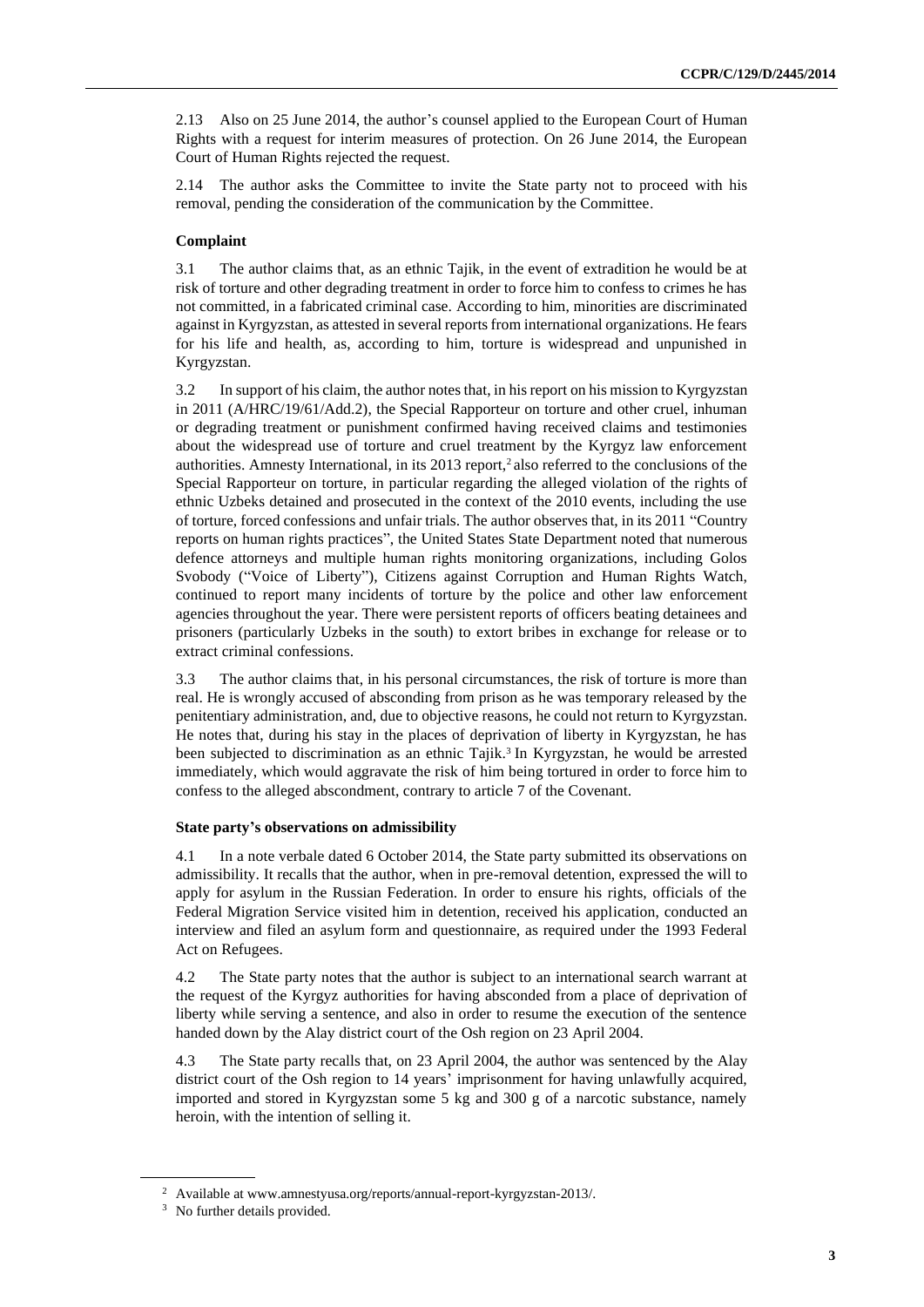4.4 The author's asylum application was examined by the Moscow office of the Federal Migration Service in a comprehensive and objective manner within the required deadlines, taking into account the situation in Kyrgyzstan. On 4 March 2014, the Moscow office of the Federal Migration Service rejected the author's asylum application, as he did not constitute a refugee for the purposes of the 1993 Federal Act on Refugees. Under the Act, a refugee is a person who has grounded, reasonable fears that he or she will be persecuted based on race, religion, citizenship, nationality, membership in a particular social group, or political opinions, and who is outside of his or her country of origin and cannot benefit from the protection of that country or does not want to benefit from such protection in the light of those fears.

4.5 The Federal Migration Service concluded that the author risked no persecution in Kyrgyzstan on the basis of political opinions, race, religion, citizenship, nationality or membership in a particular social group. No humanitarian considerations prevented the author's removal or required his stay in the Russian Federation. The Federal Migration Service took its decision based on the analysis of the author's claim and the material provided by the Prosecutor General's Office of the Russian Federation regarding his extradition. The Federal Migration Service found no grounds for believing that, upon extradition, the author would be at risk of being subjected to torture.

4.6 The State party notes that the author did not apply for asylum when he arrived in the Russian Federation in January 2009. He did so only in February 2014, after having been detained in view of his extradition to Kyrgyzstan.

4.7 The author's fear regarding his criminal prosecution cannot serve as a ground for granting asylum. Under the criminal law of the Russian Federation, the acts of which the author is accused in Kyrgyzstan equally constitute a crime sanctioned by a deprivation of liberty.

4.8 According to the State party, the author's argumentation regarding not being guilty of the crime of which he is accused (abscondment from a place of deprivation of liberty) does not form part of the examination of an asylum claim.

4.9 The author adduced no evidence before the Federal Migration Service confirming the existence of substantive grounds for fearing cruel treatment by Kyrgyz officials. The Federal Migration Service has comprehensively examined all grounds for asylum in the author's case, which received the necessary assessment and qualification, and, as a result, a decision was issued in strict conformity with the law and the State party's international obligations.

4.10 The State party notes that the author's communication is unsubstantiated and not compliant with the admissibility criteria under article 5 of the Optional Protocol.

4.11 Under article 412.1 of the Code of Criminal Procedure, decisions having acquired res judicata force can be re-examined within one year after adoption under the supervisory review proceedings by the Presidium of the Supreme Court. Under article 412.1 (1) (3) of the Code of Criminal Procedure, the Presidium of the Supreme Court examines at first instance court decisions by the supreme courts of the republics, *kray* or regional courts, the courts of the cities of federal importance, and the courts of the autonomous regions or autonomous districts, which have acquired the force of res judicata, provided that they have been subjected to appeal examination by the Supreme Court of the Russian Federation.

4.12 In that regard, the State party notes that the author could have sought the supervisory review of the Moscow City Court decision of 9 April 2014 rejecting the appeal against the decision of the Prosecutor General's Office allowing his extradition, as well as of the ruling of the Supreme Court of 25 June 2014 confirming the Moscow City Court's decision. Thus, not all domestic remedies have been exhausted by the author.

#### **Author's comments on the State party's observations on admissibility**

5.1 In a letter dated 16 March 2015, the author's counsel provided comments on the State party's observations on admissibility. Counsel notes that the final decision in the author's case was rendered on appeal by the Supreme Court of the Russian Federation on 25 June 2014. The supervisory review proceedings before the Presidium of the Supreme Court constitute an extraordinary means of appeal. Introducing a protest motion to initiate a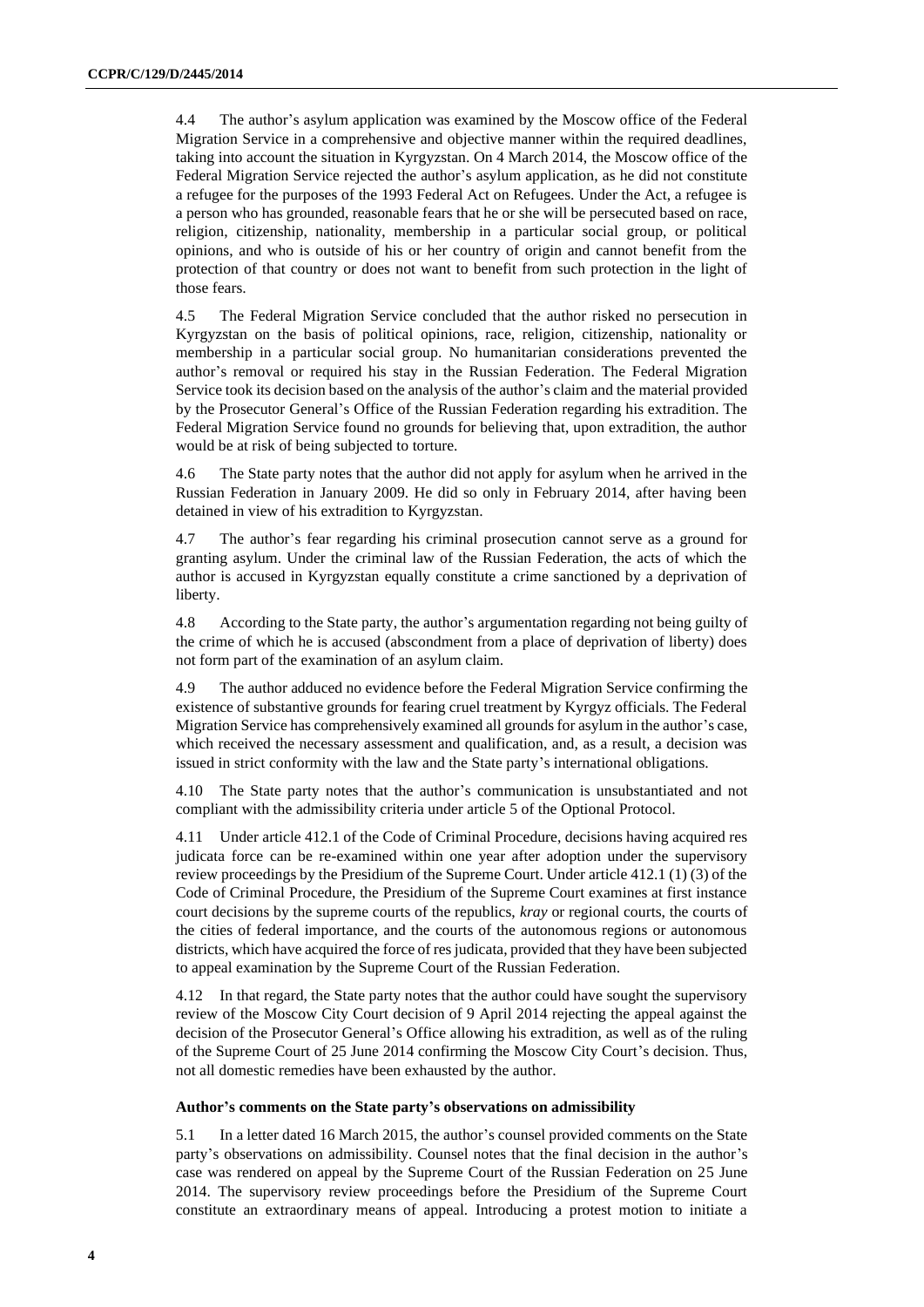supervisory review falls within the prerogatives of the judge examining the complaint, and thus there is no guarantee of an unconditional examination of the case.

5.2 Counsel notes in addition that, on 15 August 2014, the author was transferred from Moscow to the Federal Service of Execution of Penalties in the region of Omsk in view of his extradition. According to counsel, the author has in fact already been extradited.

5.3 Counsel recalls the author's claims that, contrary to article 7 of the Covenant, upon extradition he would be at risk of being subjected to torture and inhuman or cruel treatment as an ethnic Tajik.<sup>4</sup>

5.4 Counsel adds that, during his stay in the penitentiary colony in Jalal-Abad, the author was subjected to cruel treatment by penitentiary officials on the basis of his ethnicity.<sup>5</sup>

5.5 In support of the argumentation regarding the persecution of national minorities in Kyrgyzstan, counsel refers to the judgment of the European Court of Human Rights in *Ergashev v. the Russian Federation* (application No. 49747/11), in which the Court noted that, based on the numerous reports submitted by international organizations on the respect of human rights in Kyrgyzstan, it should be noted that, despite the improvement in the situation since the summer of 2010, torture, cruel treatment and extortion were still widely used by law enforcement officials against ethnic Uzbeks suspected of having committed crimes during the clashes of 2010. The Court thus found that there were grounds for believing that a risk of treatment contrary to article 3 of the Convention for the Protection of Human Rights and Fundamental Freedoms (the European Convention on Human Rights) existed and that the applicant's extradition would constitute a violation of that Convention. Even though the author in the present case is an ethnic Tajik, not an Uzbek, according to counsel he nevertheless risks persecution based on his ethnicity.

5.6 Counsel believes that the risk of the author being subjected to torture is more than real, as he is accused of abscondment from a place of deprivation of liberty even though he was released by the penitentiary administration in order to attend his father's funeral, and due to objective circumstances he could not return on time.

5.7 Counsel claims that, upon return to Kyrgyzstan, the author would be immediately arrested, which would expose him to a risk of being tortured so as to force him to confess to the alleged abscondment.

#### **State party's observations on the merits**

6.1 In a note verbale dated 30 July 2015, the State party provided its observations on the merits. Firstly, it observes that counsel's argumentation regarding the author's criminal prosecution based on his ethnicity is groundless. The author's prosecution is general in nature and has nothing to do with Kyrgyz politics.

6.2 On 9 April 2014, when examining the author's claims against the decision of 24 January 2014 by the Prosecutor General's Office allowing his extradition, the Moscow City Court found that the author's allegations that he was unaware of having been prosecuted in Kyrgyzstan were refuted by the case file material. In court, the author did not refute having left the penitentiary institution prior to the completion of his prison term, nor did he refute having left Kyrgyzstan. He did not challenge the grounds of his prosecution relating to drug trafficking, which served as the basis for his sentence. The case file material shows that, during his imprisonment, the author signed an agreement that he would not attempt to escape.

6.3 Those facts, when read together, show that the author was aware of the need to serve his sentence, which has been reduced by virtue of various amnesty acts, as well as of the need not to attempt to avoid serving the sentence. No convincing or truthful information was presented to the court to show that the author had left the penitentiary colony and travelled abroad based on an agreement with the penitentiary administration. On the contrary, the

<sup>4</sup> Counsel reiterates the reference to the reports of the Special Rapporteur on torture, the United States State Department and Amnesty International (see para. 2.3).

<sup>&</sup>lt;sup>5</sup> No further details provided.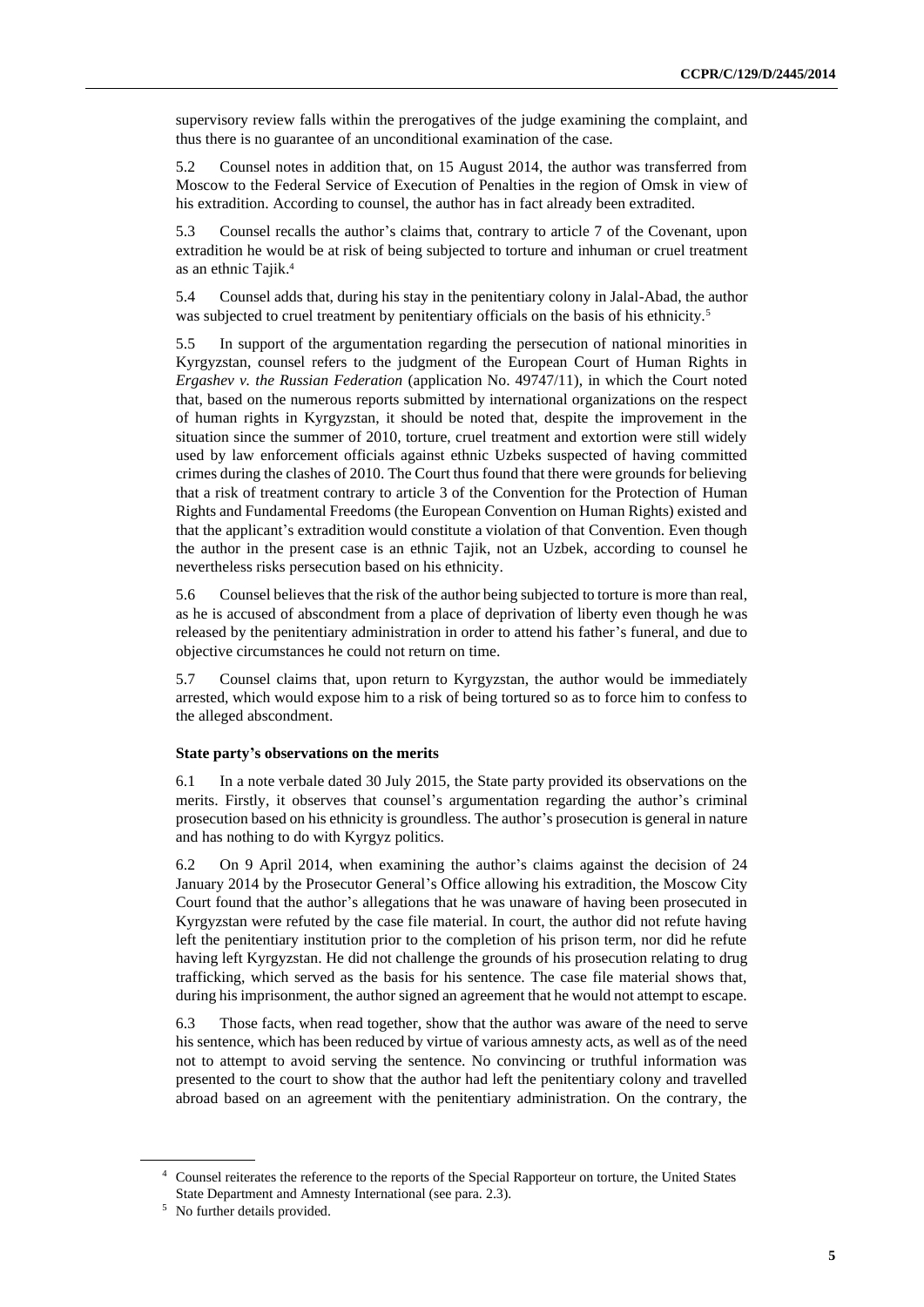material presented by the Prosecutor General's Office showed that no authorization to travel outside of the colony had ever been issued to the author.

6.4 The Kyrgyz authorities applied no prejudicial attitude against the author, as is shown by the application of three general amnesty acts in his case and the reduction of his sentence; by his transfer from a colony with a strict regime to a colony settlement benefiting from mobility without a convoy; but also by the absence of complaints about the use of physical force or about medical assistance.

6.5 When arrested in Moscow, the author was not registered as a migrant and had no work permit in the Russian Federation. No convincing or truthful information was presented in court that would constitute grounds for believing that, upon return, the author would be subjected to torture or unlawful treatment in the context of his criminal prosecution.

6.6 The State party adds that the court found no grounds for not believing the guarantees presented by the Kyrgyz Prosecutor General's Office in accordance with the provisions of the Convention on Legal Aid and Legal Relations in Civil, Family and Criminal Cases.

6.7 On the basis of the above, on 9 April 2014 the Moscow City Court confirmed as lawful and grounded the ruling of the Deputy Prosecutor General of the Russian Federation allowing the author's extradition.

6.8 On 25 July 2014, the Supreme Court of the Russian Federation, on appeal, confirmed the decision of the Moscow City Court of 9 April 2014, noting that, in accordance with the decision of the Moscow office of the Federal Migration Service of 4 March 2014, the author's asylum application had been rejected.

6.9 The State party observes that the materials that formed the basis for the decision allowing the extradition contain no information to show that the author faces a personal risk of torture or other cruel, inhuman or degrading treatment upon return. No such information was presented to the court of appeal either.

6.10 Following his extradition from the Russian Federation to Kyrgyzstan, according to information from the Kyrgyz Prosecutor General's Office, on 3 December 2014, the Osh City Court found the author guilty of abscondment from a place of deprivation of liberty under article 336 (1) of the Criminal Code, and, taking into account the remaining prison term to be served, sentenced him to 2 years and 7 months' imprisonment in a penitentiary colony with a strict regime. The court took into account the time the author had spent in pretrial detention, amounting to 1 year, 3 months and 8 days. The judgment of 3 December 2014 was not appealed and entered into force. During the investigation and the trial, the author was represented by a lawyer, Ms. D. Neither the author nor his legal counsel filed any complaints whatsoever to the administration of the pretrial detention centre regarding cruel treatment.

6.11 After the completion of his prison term, on 5 January 2015, the author was released, and he left for Tajikistan.

6.12 The State party concludes by noting that there are no grounds for believing that, upon return to Kyrgyzstan, the author was subjected to torture or other cruel, inhuman or degrading treatment or punishment.

#### **Issues and proceedings before the Committee**

#### *Consideration of admissibility*

7.1 Before considering any claim contained in a communication, the Committee must decide, in accordance with rule 97 of its rules of procedure, whether it is admissible under the Optional Protocol to the Covenant.

7.2 In accordance with article 5 (2) (a) of the Optional Protocol, the Committee shall not consider any communication from an individual unless it has ascertained that the same matter is not being examined under another procedure of international investigation or settlement.

7.3 The Committee has ascertained that an application on the author's behalf, including a request for interim measures of protection to stop his extradition from the Russian Federation to Kyrgyzstan, was submitted to the European Court of Human Rights on 25 June 2014. The